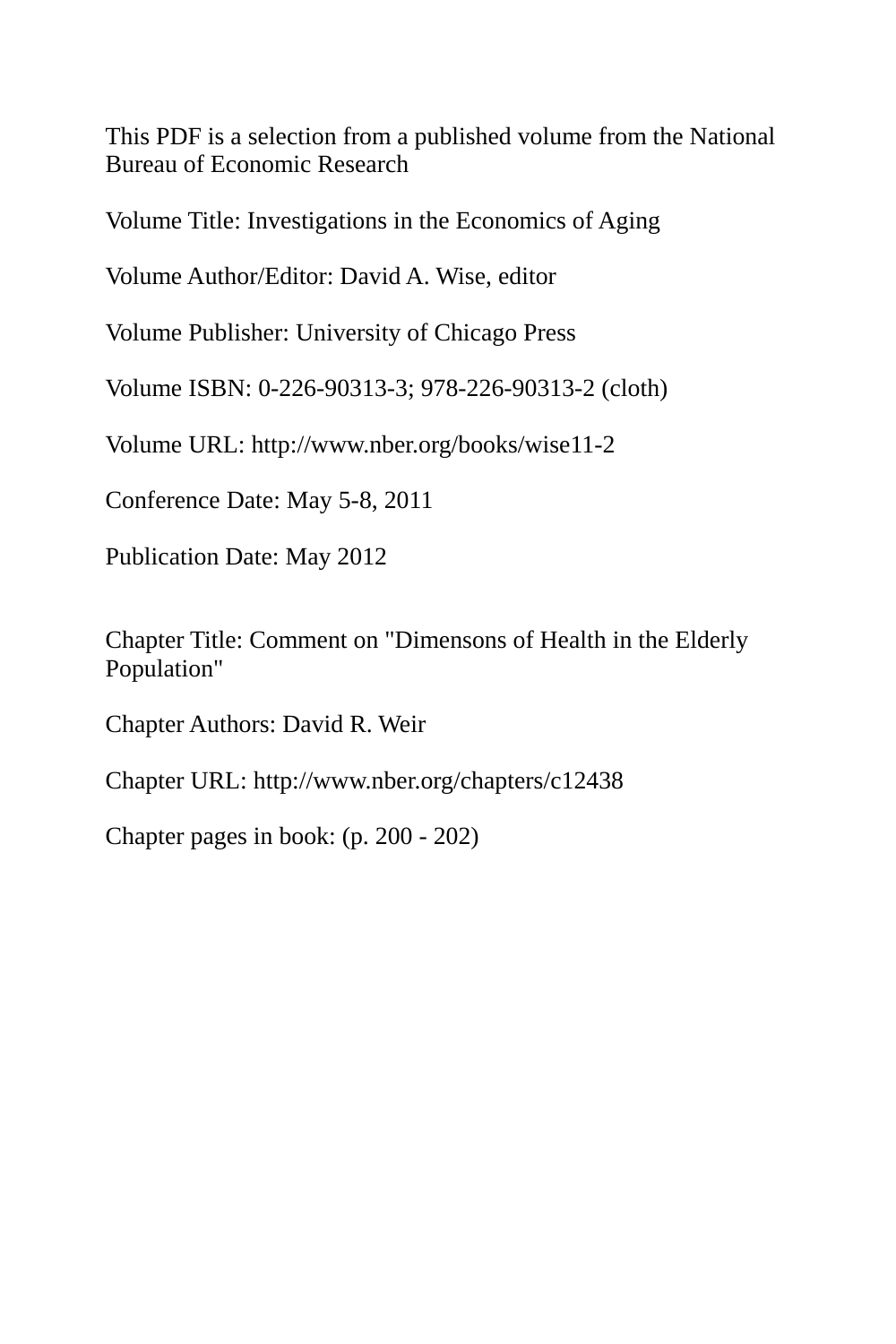## **References**

- Barker, D. J. P. 1992. *The Fetal and Infant Origins of Adult Disease.* London: BMJ Books.
- Bartholomew, D. J. 1987. "Latent Variable Models and Factor Analysis." New York: Oxford University Press.
- Freedman, V. A., L. G. Martin, and R. F. Schoeni. 2002. "Recent Trends in Disability and Functioning Among Older Adults in the United States: A Systematic Review." Journal of the American Medical Association 288 (24): 3137-46.
- Knol, D. L., and M. P. Berger. 1991. "Empirical Comparison between Factor Analysis and Multidimensional Item Response Models." *Multivariate Behavioral Research* 26:457– 77.
- Lamb, V. L. 1996. "A Cross- National Study of Quality of Life Factors Associated with Patterns of Elderly Disablement." *Social Science and Medicine* 42 (3):  $363 - 77$ .
- Manton, K. G., and X. Gu. 2001. "Changes in the Prevalence of Chronic Disability in the United States Black and Nonblack Population above Age 65 from 1982 to 1999." Proceedings of the National Academy of Sciences 98 (11): 6354-59.
- Manton, K. G., E. Stallard, and L. S. Corder. 1998. "The Dynamics of Dimensions of Age- Related Disability 1982 to 1994 in the U.S. Elderly Population." *J Gerontol A Biol Sci Med Sci* 53 (1): B59– 70.
- Manton, K. G., M. A. Woodbury, and H. D. Tolley. 1994. *Statistical Applications Using Fuzzy Sets.* New York: Wiley.
- Pardes, H., K. G. Manton, E. S. Lander, H. D. Tolley, A. D. Ullian, and H. Palmer. 1999. "Effects of Medical Research on Health Care and the Economy." *Science* 283 (5398): 36– 37.
- Schoeni, R. F., V. A. Freedman, and R. B. Wallace. 2001. "Persistent, Consistent, Widespread, and Robust? Another Look at Recent Trends in Old- Age Disability." *Journal of Gerontology, Series B* 56 (4): S206–18.
- Verbrugge, L. M., and A. M. Jette. 1994. "The Disablement Process." *Social Science Medicine* 38:1– 14.
- Woodbury, M., J. Clive, and A. Garson. 1978. "Mathematical Typology: A Grade of Membership Technique for Obtaining Disease Definition." Computers and Bio*medical Research* 11:277– 98.

## **Comment** David R. Weir

The chapter by Cutler and Landrum is concerned with trends in the health of the elderly population over the past twenty years. Health here is physical functioning and limitations; the chapter does not examine trends in disease prevalence or severity. It is rather an examination of the trend toward declining disability first identified by Kenneth Manton and colleagues using the National LongTerm Care Survey, and subsequently confirmed in a number

David R. Weir is research professor and director of the Health and Retirement Study at the University of Michigan.

For acknowledgments, sources of research support, and disclosure of the author's material financial relationships, if any, please see http://www.nber.org/chapters/c12438.ack.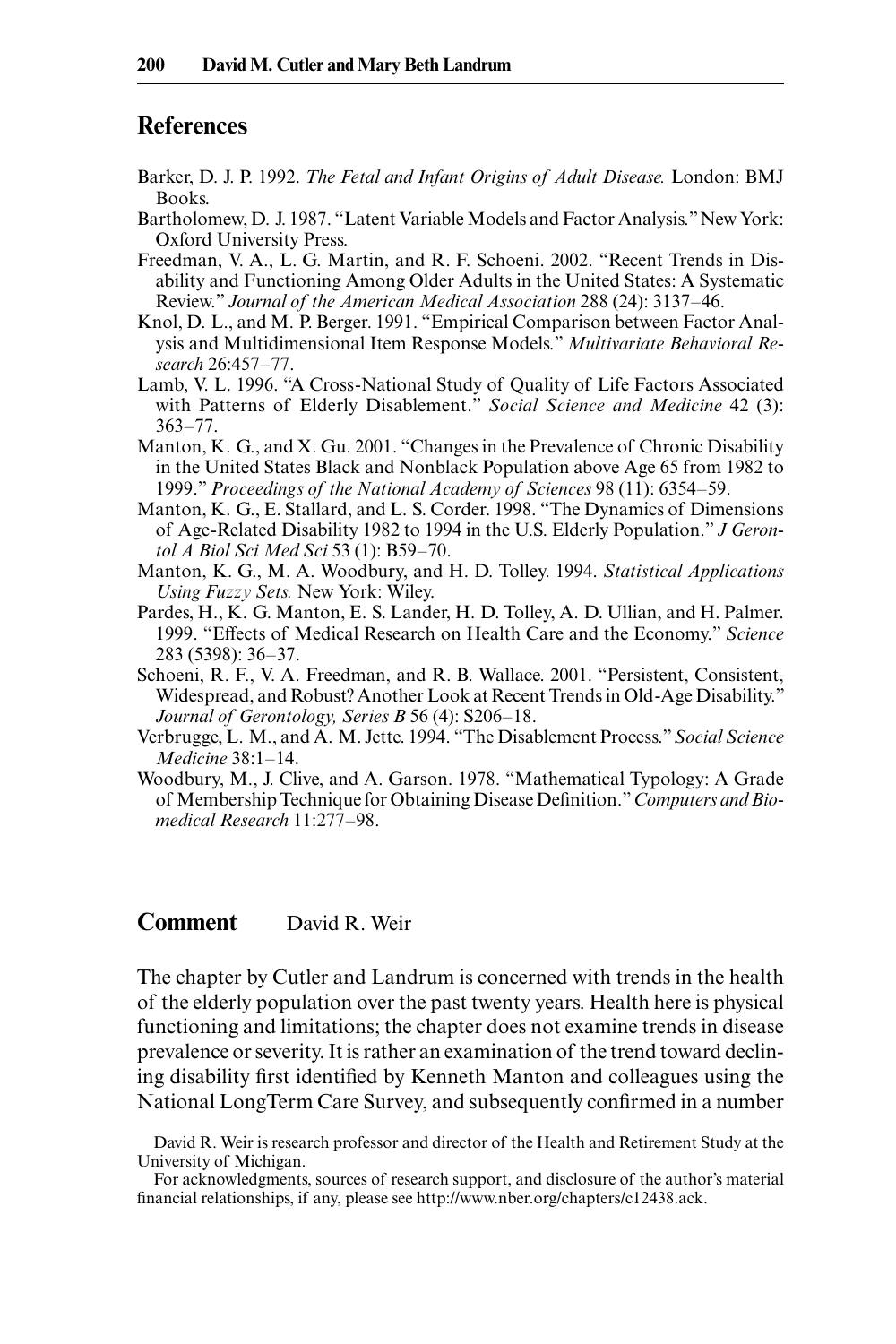of other data sets by Linda Martin, Robert Schoeni, and colleagues. This chapter focuses exclusively on the Medicare Current Beneficiary Survey (MCBS) from 1992 to 2007. The MCBS has advantages for some of the chapter's aims, disadvantages for others, and some unexploited advantages that are discussed later.

The key contribution of the chapter is to consider the appropriate level of aggregation of components of physical functioning to better understand the multidimensionality of this concept of health and in particular to better understand somewhat conflicting time trends of different dimensions. Survey self- reports of physical functioning and disability typically ask about a number of different specific physical actions (e.g., walking, stooping, lifting, hearing) and a number of different activities (e.g., dressing, bathing, managing money). An item-by-item accounting would be unnecessarily detailed, but the authors show that aggregating all of these items into a single index of health misses importantly distinct dimensions.

The authors use factor analysis to identify important higher- order dimensions within the set of items. This analysis largely confirms the conventional groupings into (a) limitations in activities and instrumental activities of daily living, (b) functional limitations, and (c) sensory impairments. This makes the subsequent analysis of trends in these dimensions easily interpretable to most readers familiar with the disability literature but it does not say whether the estimated factors deviate in any significant way from the traditional aggregates. All three factors show declines in the early 1990s, to about 1998. From that point decline continues and perhaps accelerates in sensory impairments, slows down in ADL/IADL difficulties, and essentially stops in functional limitations. These trends are generally similar for all age groups, but an interesting decomposition of the contributions of different age groups to the overall trends shows that the oldest-old (eighty-five and over) contribute disproportionately to the gains.

The authors spend a great deal of effort demonstrating that neither changes in selective recruitment into nor attrition from the MCBS can account for the trends they see. This is comforting but not surprising considering that MCBS can sample from the entire population of Medicare beneficiaries with knowledge of their health from the Medicare claims data. The analysis actually contributes more than a vindication of MCBS. By separating exits from the study into three very distinct events—death, institutionalization, and dropping out of the study—they shed light on population trends as well as survey performance. Sensory impairments have no influence on death and small influence on nursing home entrance but reduce the risk of dropout, which might seem surprising given the need to hear and see to participate. This is not a model of change in impairment affecting participation—it merely says that conditional on having done the study once with an impairment you are less likely to drop out than someone without one. Functional limitations predict death, but not nursing home use or attrition.